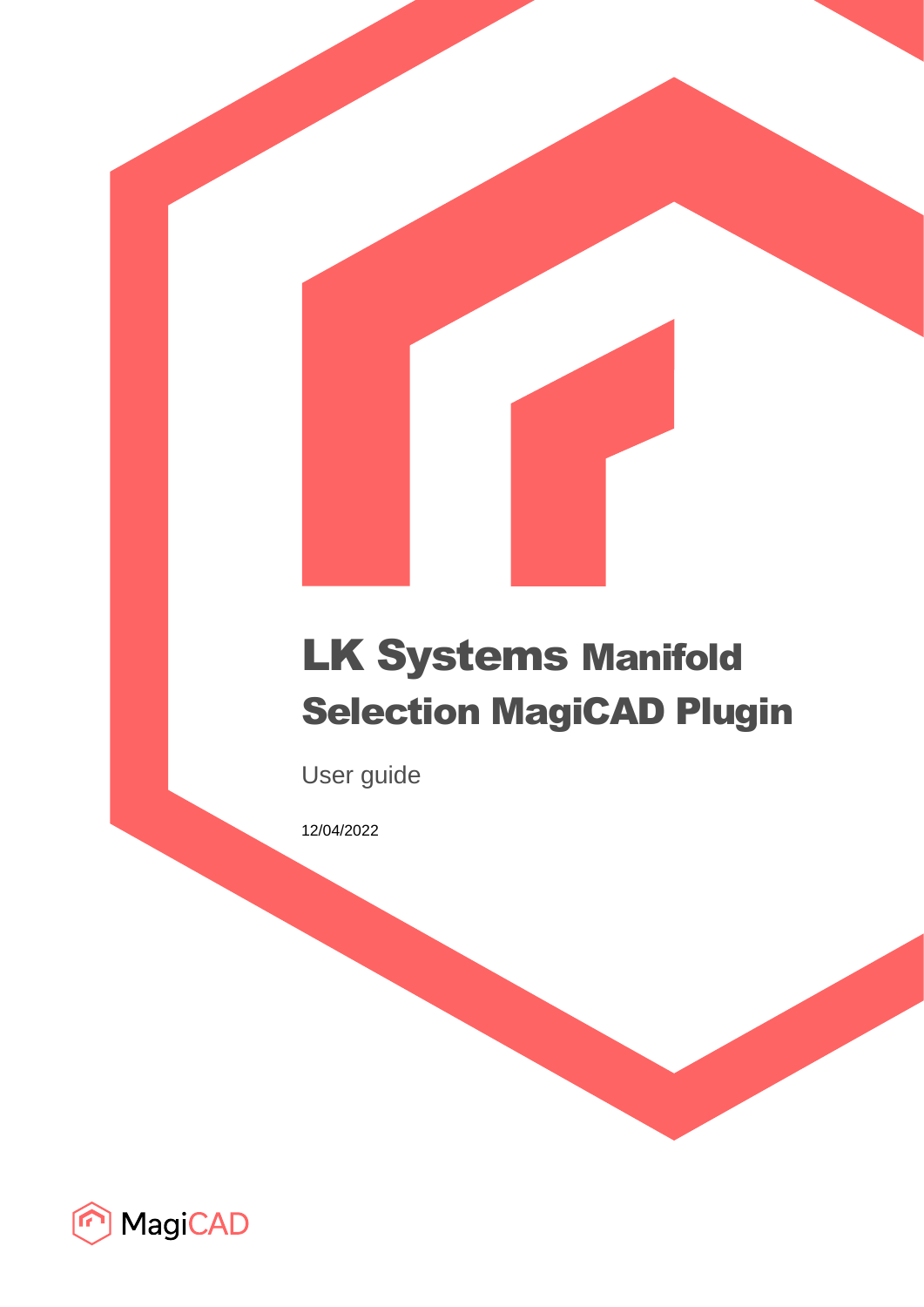

# **Content**

| 1.1         |  |
|-------------|--|
| 1.2         |  |
|             |  |
|             |  |
| 1.3         |  |
|             |  |
| $2^{\circ}$ |  |
| 2.1         |  |
| 2.2         |  |
| 2.3         |  |
| 2.4         |  |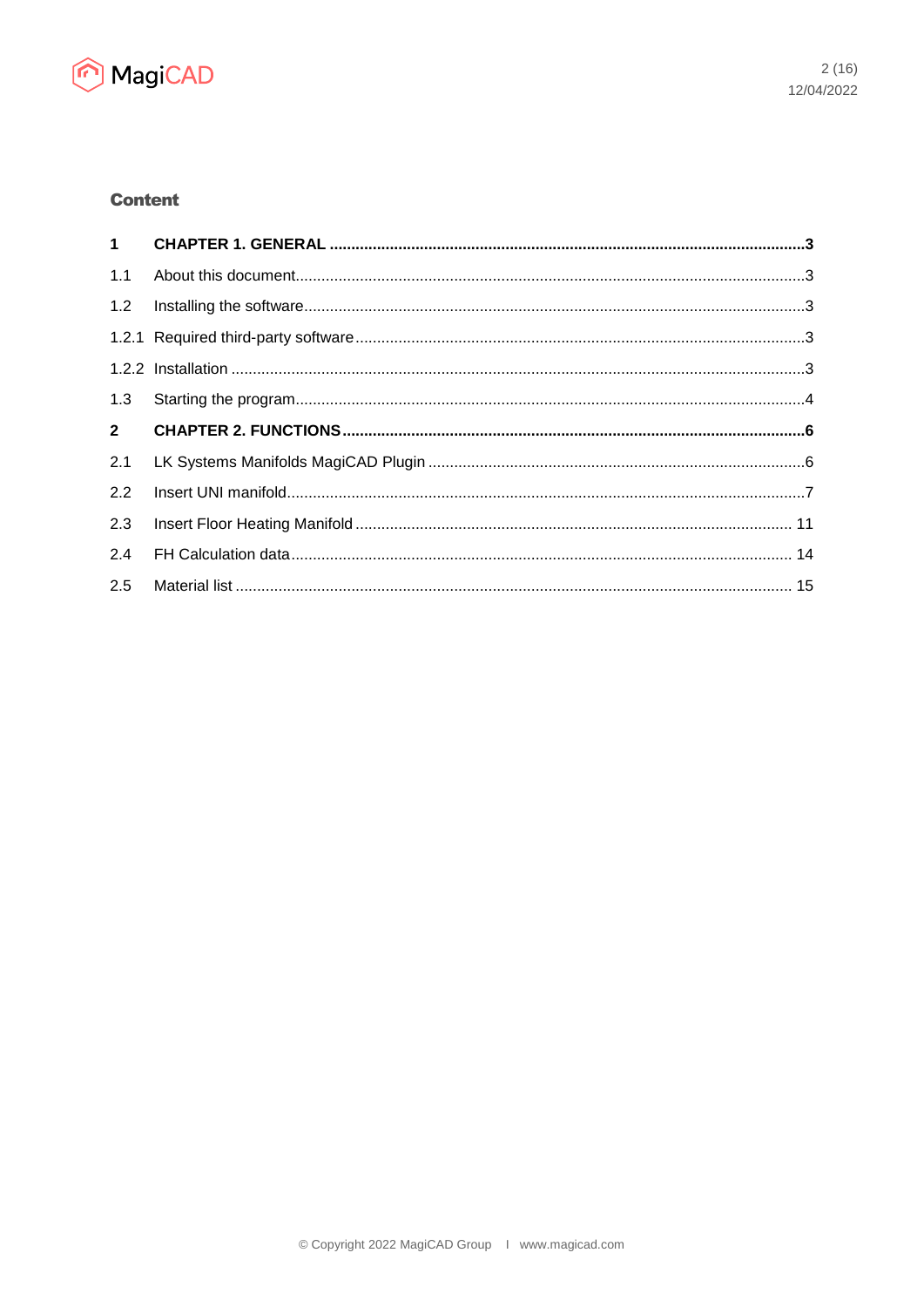

# 1 Chapter 1. General

## 1.1 About this document

This document contains instructions on using *LK Systems Manifolds MagiCAD plugin*. LK Systems Manifolds MagiCAD plug-in allows inserting of LK Systems potable water manifolds, heating/cooling manifolds, floor heating manifolds and cabinets to the MagiCAD drawing.

#### 1.2 Installing the software

#### 1.2.1 Required third-party software

LK Systems Manifolds MagiCAD plugin works with the following MagiCAD for AutoCAD versions

- MagiCAD 2022 and AutoCAD 2017–2022
- MagiCAD 2023 and AutoCAD 2019-2023

#### 1.2.2 Installation

- 1. Download the setup file from MagiCAD portal. <https://portal.magicad.com/download/ProductSearch?searchStr=LK&categoryId=3>
- 2. Install the LK Systems Manifolds MagiCAD plug-in.

Administrator privileges are recommended for installation.

#### **Note if you have several AutoCAD versions on your workstation:**

Before you run the installation program, start MagiCAD to make sure that *LK Systems Manifolds MagiCAD Plugin* installs on the same AutoCAD platform as MagiCAD.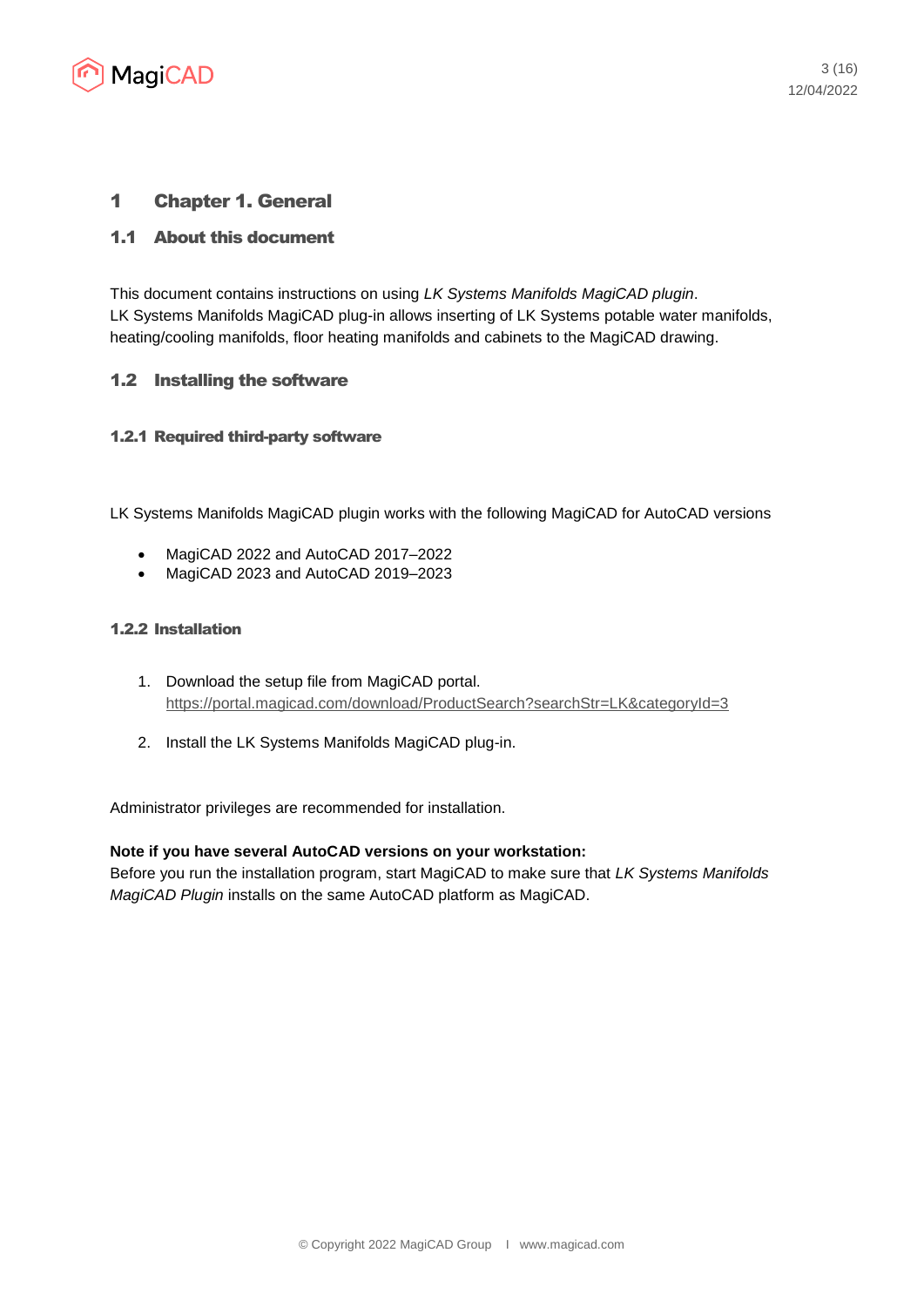

## 1.3 Starting the program

Before you start using *LK Systems Manifolds MagiCAD plug-in*, (re)-start MagiCAD and open a Heating and piping project.

In most cases the plug-in is automatically loaded and is ready to be used once AutoCAD is started next time after installing the plug-in. Sometimes this is not automatic in AutoCAD and plug-in CUI file needs to be loaded manually.

Run **CUILOAD** command in AutoCAD, and browse the customization file from following directory:

Directory for cui/cuix-file is by default for

**Win7**: *C:\Users\All Users\LK Systems Manifolds MagiCAD plugin* or *C:\ProgramData\LK Systems Manifolds MagiCAD plugin*

**Win8/Win8.1**:*C:\ProgramData\LK Systems Manifolds MagiCAD plugin*

The CUILOAD steps are required only if AutoCAD does not load CUI/CUIX automatically.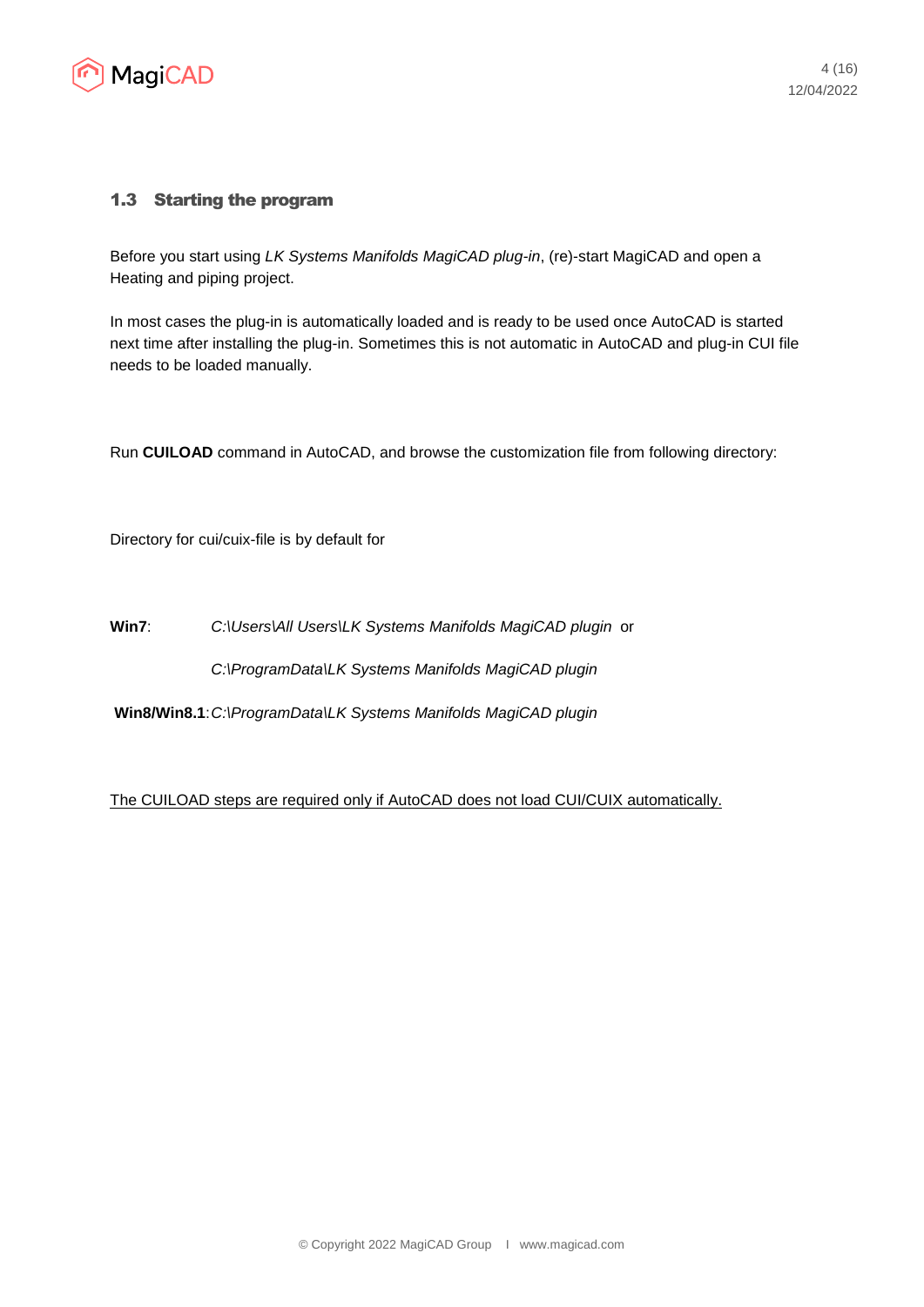



| A Load/Unload Customizations                                   |                | ×    |
|----------------------------------------------------------------|----------------|------|
| Loaded Customization Groups:<br>۸<br><b>LKSYSTEMSMAGI</b><br>٧ | Unload         |      |
| File Name:                                                     | Load<br>Browse |      |
|                                                                | Close          | Help |

*Figure 1 AutoCAD Load/Unload Customizations dialog*

When you click *Load*, the *LK Systems Manifolds* ribbon button and toolbar will be loaded.



*Figure 2 LK Systems Manifolds Ribbon button / Toolbar functions.*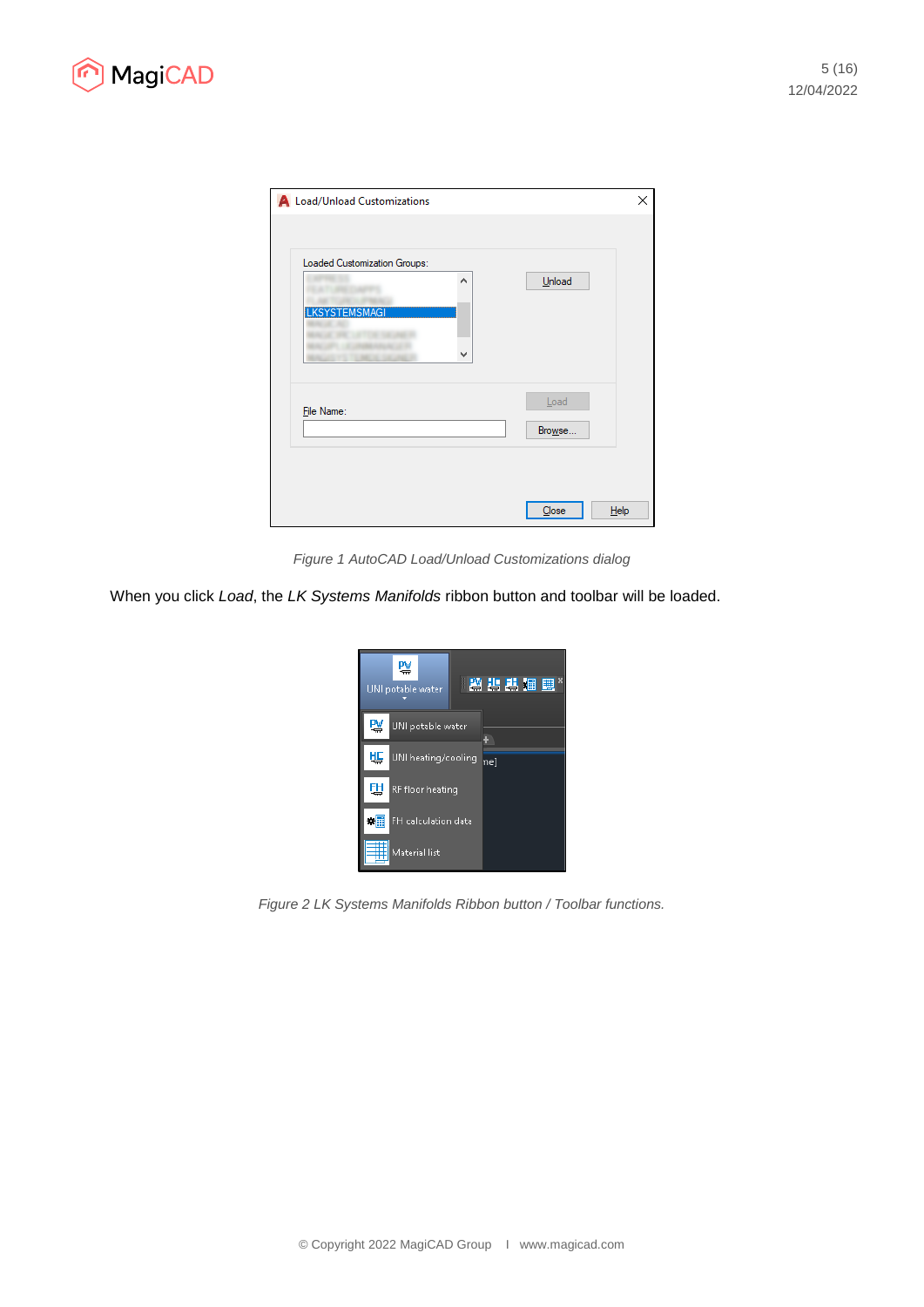

# 2 Chapter 2. Functions

## 2.1 LK Systems Manifolds MagiCAD Plugin

Plug-in contains the following functions:



Open the LK Systems Manifolds Potable water or LK Systems Manifolds Heating/Cooling web page and insert new LK Systems UNI manifolds to the MagiCAD drawing.



Open the LK Systems Manifolds Floor heating web page and insert new LK Systems Floor heating manifolds to the MagiCAD drawing.



Open the dialog where user may edit the floor heating manifold data.



Copy to clipboard and export the list of materials from the selected LK Systems manifolds.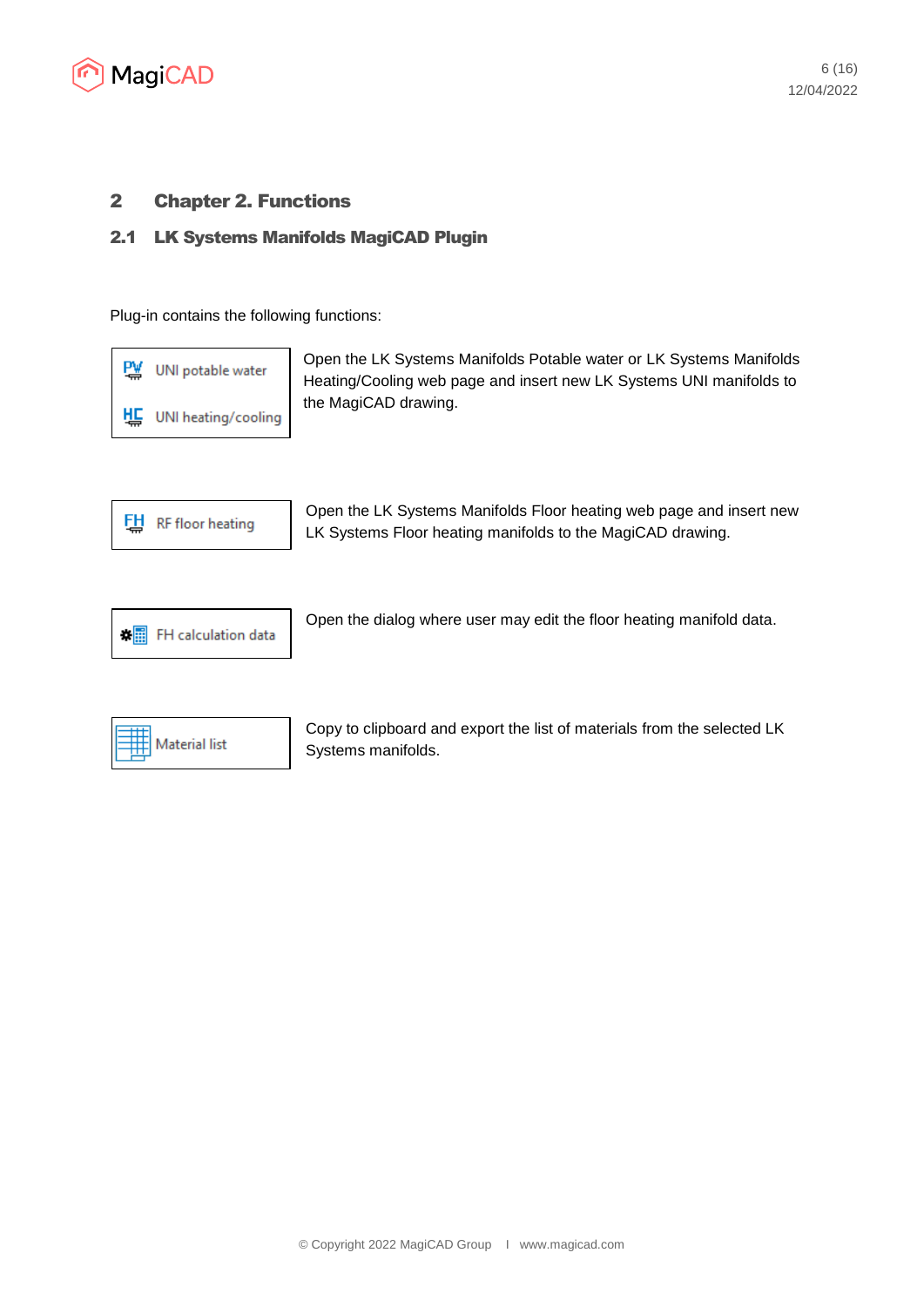

## 2.2 Insert UNI manifold



Click the UNI Potable water or UNI Heating/Cooling button on AutoCAD LK Systems Manifolds Ribbon/Toolbar.

Follow these steps for Inserting LK Systems UNI manifold to the MagiCAD drawing:

- 1. Add products to Cold potable water / Supply manifold / Lower manifold and Hot potable water / Return manifold / Upper manifolds by repeating the following steps
	- 1.1. Select appropriate manifold type.
	- 1.2. Select appropriate manifold from the list of products of selected manifold type.
	- 1.3. Specify size and type of outlet connections.
	- 1.4. Press Add button to add manifold to supply or return to manifold. The product on the top of the list will be most left in the manifold.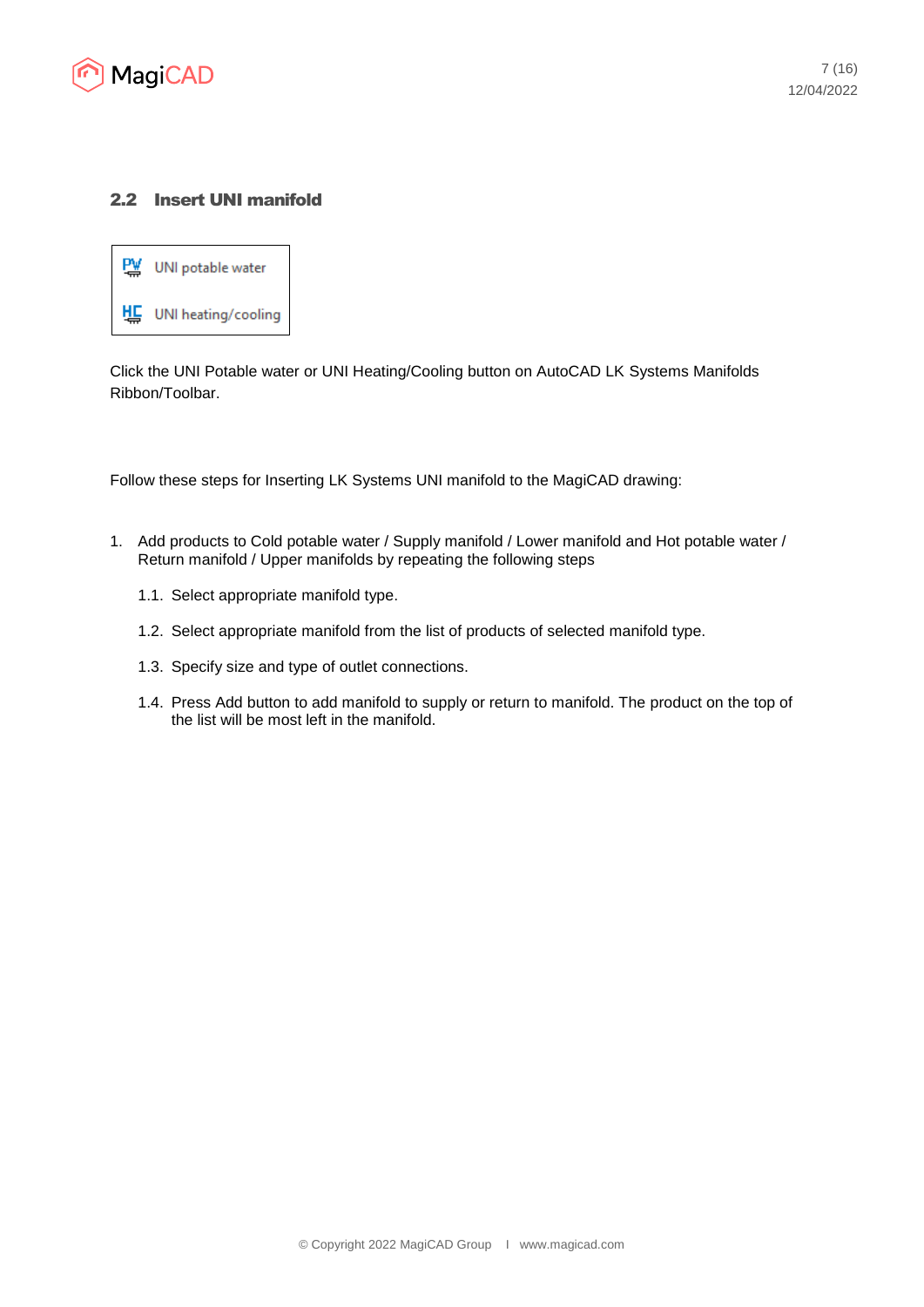

- 2. Select feed pipe position and possible ball valve for the manifold.
	- If the feed pipe is not straight and valve is not selected the angle would be a part is a part of the manifold as on a picture below.
	- If the feed pipe is not straight and a valve selected the angle on a picture below is just a schematic and angle valve will be inserted.
- 3. Cabinet and cabinet's frame can be removed if needed.
- 4. Enter the number of accessories for the manifolds. For the automatically generated accessories the amount is read-only.
- 5. Select the MagiCAD system for the manifolds.
- 6. Select pipe series for the pipes if manifold valves are selected
- 7. Enter the installation height.
- 8. Enter the user code for MagiCAD.
- 9. Enter description for MagiCAD and material list.
- 10. Press Install button to install the manifold or cancel to close the dialog.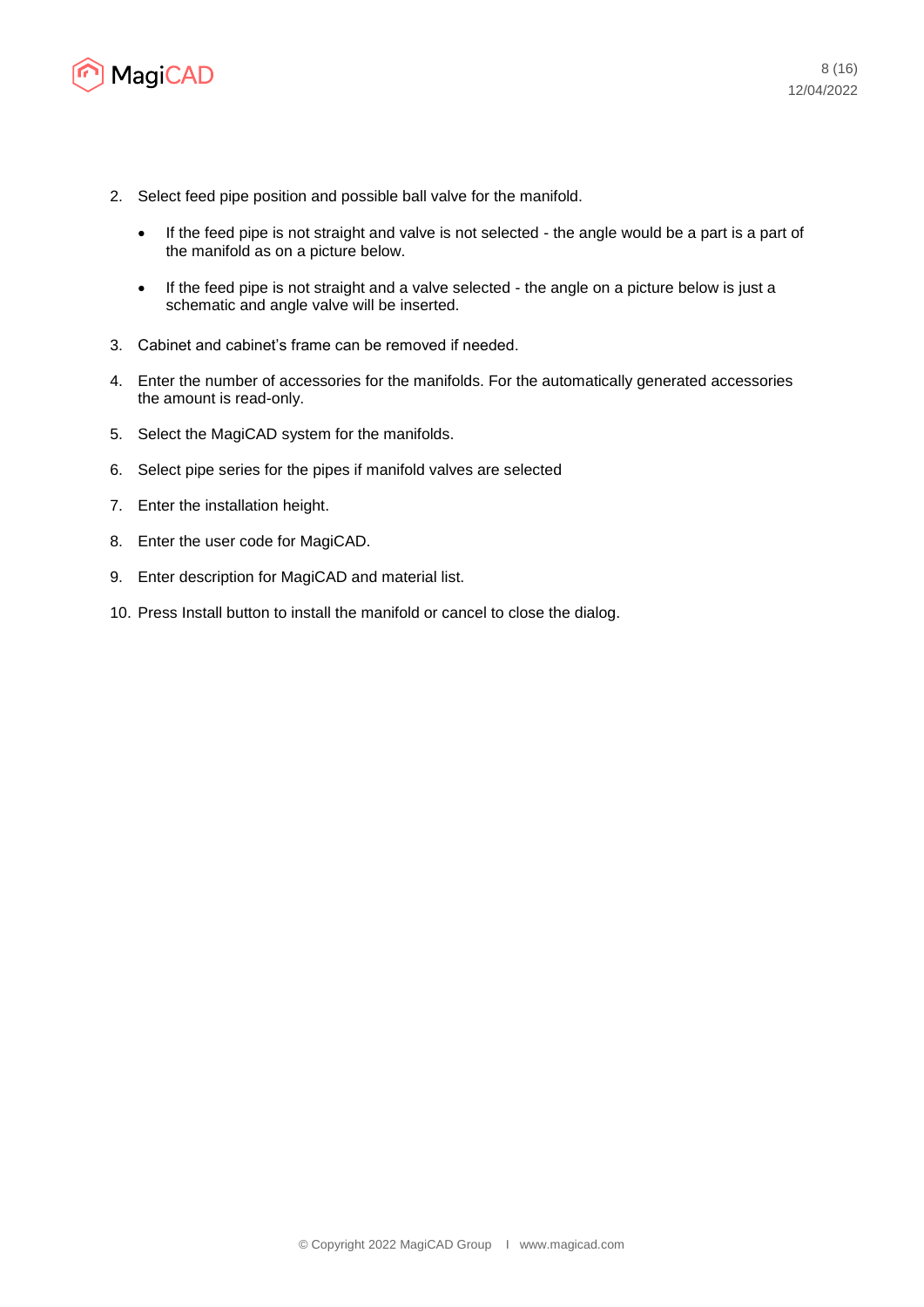

| <b>K</b> LK Systems Manifold Selection                                                          | ×<br>□                                                                                           |
|-------------------------------------------------------------------------------------------------|--------------------------------------------------------------------------------------------------|
| LK Systems                                                                                      | ∧                                                                                                |
|                                                                                                 |                                                                                                  |
| <b>POTABLE WATER</b>                                                                            |                                                                                                  |
| <b>MANIFOLD</b><br>Manifold type<br>Outlet connections 1<br>$\overline{2}$                      |                                                                                                  |
| <b>Size</b><br>16<br><b>UNI 1/2"</b><br>$\circ$<br>$\checkmark$<br>◉                            |                                                                                                  |
| 20<br>$\circ$<br>O<br>Manifold<br><b>Type Press</b><br>$\circledbullet$<br>$\odot$              |                                                                                                  |
| ▼園<br>UNI 2-1/2" / Up<br>Compress<br>$\circ$                                                    |                                                                                                  |
|                                                                                                 | $50 - -$                                                                                         |
|                                                                                                 |                                                                                                  |
| <b>COLD POTABLE WATER MANIFOLD / LOWER</b><br>UNI 2-1/2" / Up                                   | HOT POTABLE WATER MANIFOLD / UPPER<br>UNI 2-1/2" / Up                                            |
| $\mathbb{X}$<br>Add                                                                             | Add<br><b>UNI 2-1/2" / Up</b><br>$\overline{\mathbb{X}}$                                         |
| $\checkmark$                                                                                    |                                                                                                  |
| Feed pipe position $f{L} \leftarrow \fbox{$F$} \not\models$                                     | Feed pipe position $\vert \bot \vert \rightarrow \vert \overline{\bot} \vert \Downarrow \bot$    |
| <b>Ball valve</b><br>Manifold preview: Click on image to open dimensional drawing.              | <b>Ball valve</b><br>п<br>Manifold preview: Click on image to open dimensional drawing.          |
| ਰੀ                                                                                              | <b>PERCEPT</b>                                                                                   |
|                                                                                                 |                                                                                                  |
| <b>CABINET</b>                                                                                  | <b>ACCESSORIES</b>                                                                               |
| Cabinet $\nabla$                                                                                | Cap 图                                                                                            |
| LK Manifold Cabinet UNI 350<br>Ⅵ關                                                               | $\overline{\mathbf{0}}$<br>LK Cap 1/2"<br>$\bf{0}$<br>LK Cap 3/4"                                |
| Frame with hatch build-in wall<br>Frame with hatch for out wall mounting                        |                                                                                                  |
| Frame with hatch build-in ceiling.<br>п                                                         | $\overline{\mathbf{0}}$<br>LK Plain adapter 15<br>$\overline{\mathbf{0}}$<br>LK Plain adapter 20 |
| Base for out wall mounting<br>П                                                                 | Pipe inlet <b>E</b>                                                                              |
| $\langle$                                                                                       | $\overline{a}$<br>LIZ plan inter LINIL                                                           |
| W1 "Tap water 1"<br>$\checkmark$<br>250<br>MagiCAD system<br>Installation height (mm)           | LKPW49<br>User code                                                                              |
| PEX "Plastic pipe PEX"<br>$\vee$<br>Description LK Potable water manifold<br><b>Pipe series</b> | Install<br>Cancel                                                                                |

*Figure 3 LK Systems plugin potable water manifolds web UI*

| Ц<br>\$<br>---<br>$\frac{1}{2}$<br>Ò |
|--------------------------------------|
| $\Box$<br>L,<br>ļ                    |
|                                      |

*Figure 4 Selected potable water manifold and cabinet in MagiCAD / AutoCAD*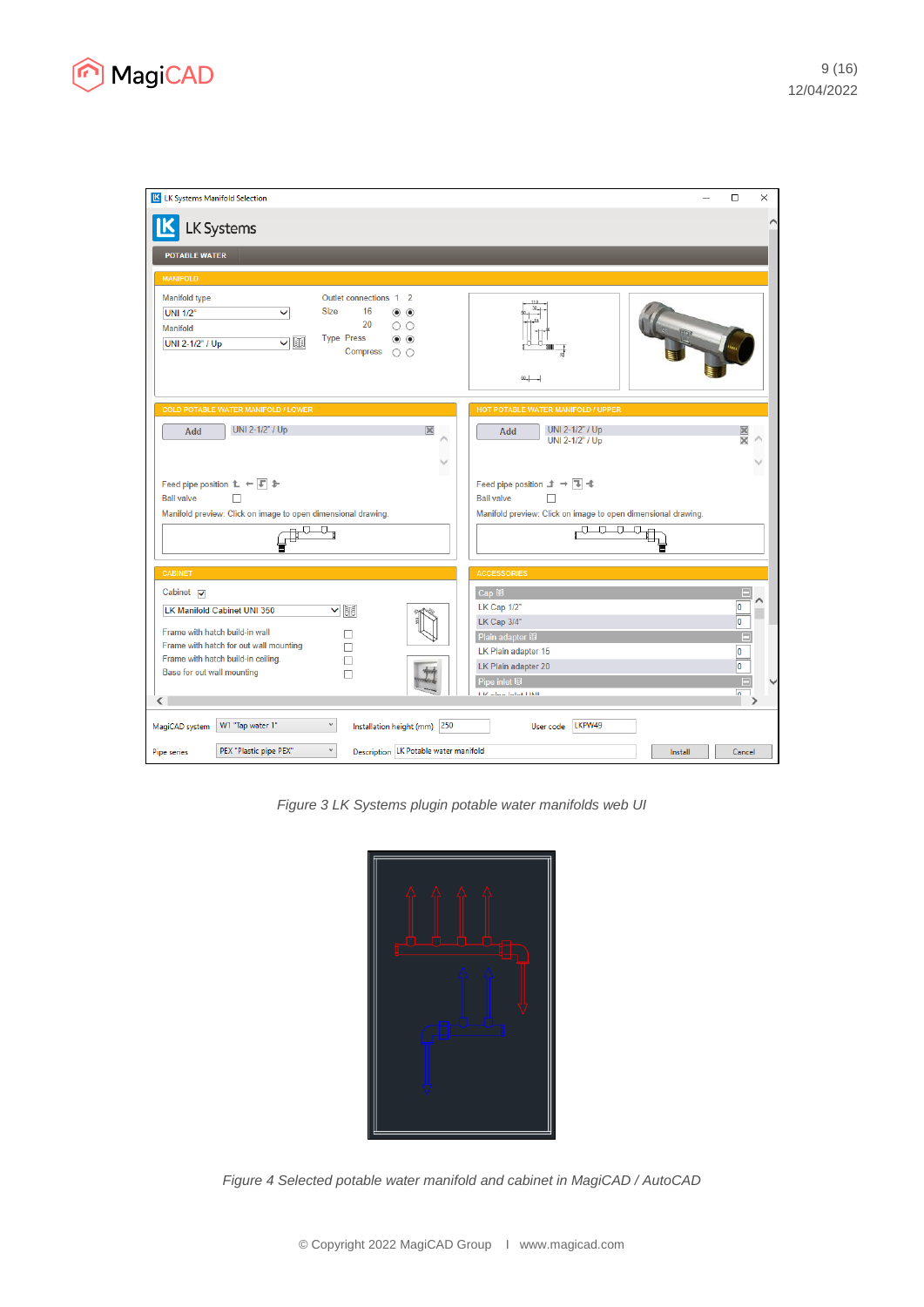

| <b>K</b> LK Systems Manifold Selection                                                                                                                                                                            | $\Box$<br>$\times$                                                                                       |
|-------------------------------------------------------------------------------------------------------------------------------------------------------------------------------------------------------------------|----------------------------------------------------------------------------------------------------------|
| <b>LK Systems</b>                                                                                                                                                                                                 |                                                                                                          |
| <b>HEATING/COOLING</b>                                                                                                                                                                                            |                                                                                                          |
| <b>MANIFOLD</b>                                                                                                                                                                                                   |                                                                                                          |
| Manifold type<br>Outlet connections 1 2<br>16<br><b>Size</b><br>UNI 1/2"<br>$\circ$ $\circ$<br>v<br>20<br>O O<br>Manifold<br><b>Type Press</b><br>$\circ$ $\circ$<br>▼■<br>UNI 2-1/2" / Up<br>Compress $\bigcirc$ | $50 -$                                                                                                   |
| <b>SUPPLY MANIFOLD / LOWER</b>                                                                                                                                                                                    | <b>RETURN MANIFOLD / UPPER</b>                                                                           |
| UNI 2-1/2" / Up<br>$\mathbb{R}$<br>Add                                                                                                                                                                            | UNI 2-1/2" / Up<br>$\times$<br>Add<br>UNI 2-1/2" / Up                                                    |
|                                                                                                                                                                                                                   |                                                                                                          |
| Feed pipe position $f{L} \leftarrow \f{F} \uparrow$<br><b>Ball valve</b><br>п                                                                                                                                     | Feed pipe position $\vert \bot \vert \rightarrow \vert \top \vert \cdot \Vert$<br><b>Ball valve</b><br>П |
| Manifold preview: Click on image to open dimensional drawing.                                                                                                                                                     | Manifold preview: Click on image to open dimensional drawing.                                            |
|                                                                                                                                                                                                                   | 포포마                                                                                                      |
| <b>CABINET</b>                                                                                                                                                                                                    | <b>ACCESSORIES</b>                                                                                       |
| Cabinet $\sqrt{}$<br>LK Manifold Cabinet UNI 350<br>$\mathbf{v}$ iii                                                                                                                                              | Cap<br>⊟<br>$\frac{0}{0}$<br>LK Cap 1/2"<br>LK Cap 3/4"                                                  |
| Frame with hatch build-in wall<br>Frame with hatch for out wall mounting                                                                                                                                          | Plain adapter 图                                                                                          |
| Frame with hatch build-in ceiling.<br>п                                                                                                                                                                           | $\frac{0}{0}$<br>LK Plain adapter 15                                                                     |
| Base for out wall mounting                                                                                                                                                                                        | LK Plain adapter 20<br>Pipe inlet <b>B</b><br>▤                                                          |
| $\overline{\left\langle \right\rangle }$                                                                                                                                                                          | LIZ winn inter LIMI<br>$\overline{\phantom{a}}$                                                          |
| Installation height (mm) 250<br>C1 "Cooling 1"<br>$\checkmark$<br>MagiCAD system                                                                                                                                  | LKHC1<br>User code                                                                                       |
| LK PE-Xa "LK PE-Xa Universal"<br>$\checkmark$<br>Description LK Systems Heating-Cooling manifold<br>Pipe series                                                                                                   | Install<br>Cancel                                                                                        |

*Figure 5 LK Systems heating / cooling manifolds web UI*



*Figure 6 LK Systems heating / cooling manifold and cabinet in AutoCAD / MagiCAD*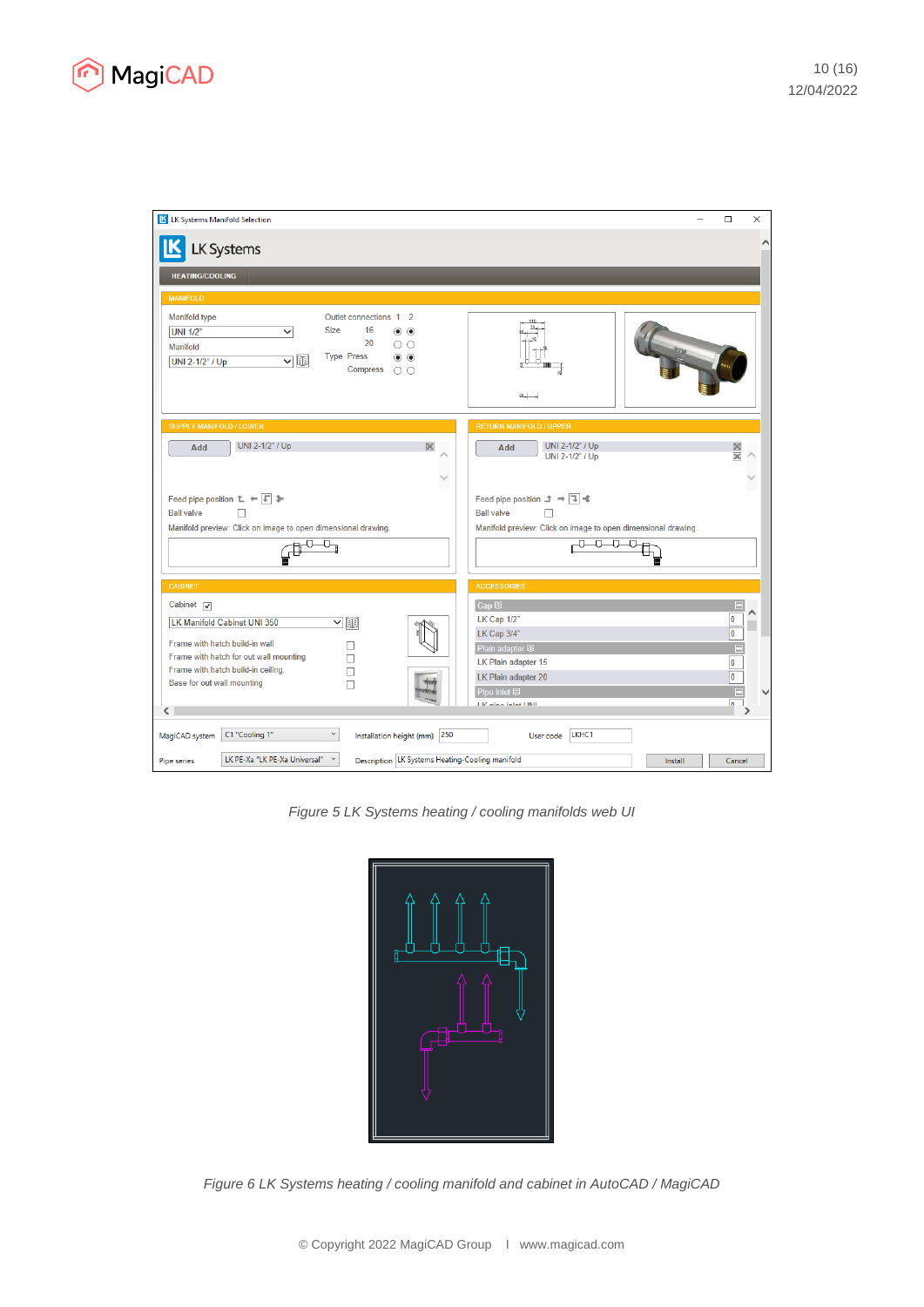

## 2.3 Insert Floor Heating Manifold



Click the RF Floor heating button on AutoCAD LK Systems Manifolds Ribbon/Toolbar. Follow these steps for Inserting LK Systems RF floor heating manifold to the MagiCAD drawing:

- 1. Select appropriate manifold type
- 2. Select the size of outlet dimension.
- 3. Select LK Manifold Shunt VS or Flow or Return ball valves.
- 4. Select feed pipe position.
- 5. Cabinet can be removed if necessary.
- 6. The base for the Cabinet can be selected if the Cabinet is selected.
- 7. Enter the number of accessories for the manifolds. For the automatically generated accessories the amount is read-only.
- 8. Select the MagiCAD system for the supply and return sides.
- 9. Select pipe series for the pipes if manifold valves are selected.
- 10. Enter the installation height.
- 11. Enter the user code for MagiCAD.
- 12. Enter description for MagiCAD and material list.
- 13. Press Install button to install the manifold or cancel to close the dialog.
- 14. Input Flow and Pressure drop for manifold. You may also select if manifold will use system temperature difference or input different one.

Note that there are no connections for supply/return floor heating pipes.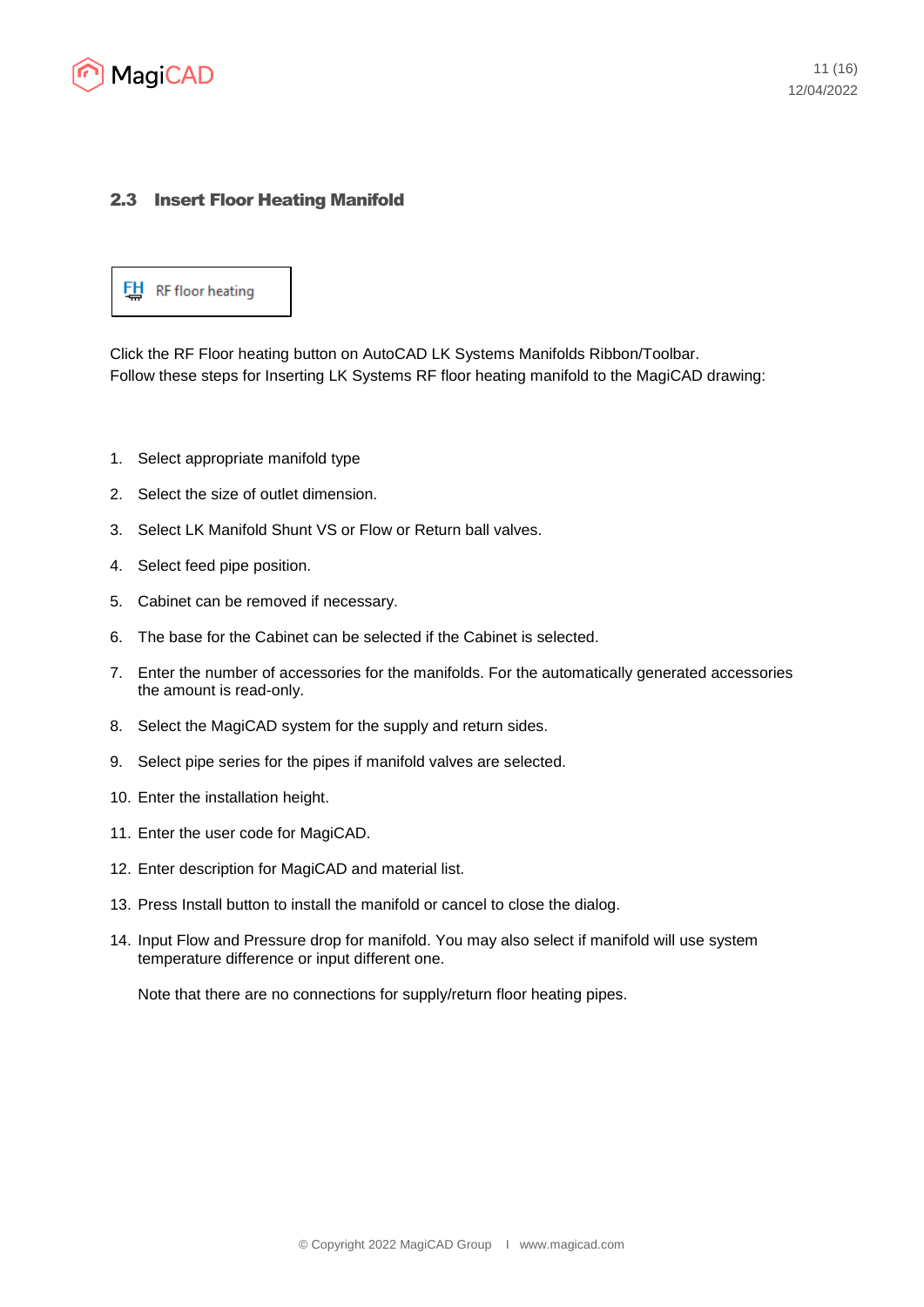

| <b>K</b> LK Systems Manifold Selection                                                                  | $\Box$<br>$\times$                                          |
|---------------------------------------------------------------------------------------------------------|-------------------------------------------------------------|
|                                                                                                         | ∧                                                           |
| <b>LK Systems</b>                                                                                       |                                                             |
| <b>FLOOR HEATING</b>                                                                                    |                                                             |
| <b>MANIFOLD</b>                                                                                         |                                                             |
| Manifold                                                                                                |                                                             |
| LK Manifold RF - 5<br>Ⅴ鬮<br>Outlet dimension $\bigcirc$ 12 $\bigcirc$ 16 $\bigcirc$ 20                  |                                                             |
| ■<br><b>LK Manifold Shunt VS2</b>                                                                       |                                                             |
| Flow                                                                                                    |                                                             |
| $\Box$ Ball valve                                                                                       |                                                             |
| Return                                                                                                  |                                                             |
| □ O Ball valve O OptiFlow EVO II                                                                        |                                                             |
| $\rightarrow$<br>Feed pipe position<br>$\leftarrow$                                                     |                                                             |
| <b>CABINET</b>                                                                                          | <b>ACCESSORIES</b>                                          |
|                                                                                                         |                                                             |
| Cabinet $\sqrt{}$                                                                                       | Installation component 图<br><b>LK Key Lock</b><br>$\bf{0}$  |
| LK Manifold Cabinet UFH 800<br>$\mathbf{v}$ iii                                                         | By-Pass 单                                                   |
| Frame with hatch build-in wall                                                                          | 0<br>LK By-Pass RF                                          |
| Frame with hatch for out wall mounting                                                                  | Connection Set 单                                            |
| Base for out wall mounting<br>П                                                                         | LK Connection Set Straight 1"m x 25x2,3<br>$\bf{0}$         |
|                                                                                                         | $\bf{0}$<br>LK Connection Set Straight 1"m x 32x2,9         |
|                                                                                                         | LK Connection Set Angle 1"m x 25x2,3<br>$\bf{0}$            |
|                                                                                                         | LK Connection Set Angle 1"m x 32x2,9<br>$\bf{0}$            |
|                                                                                                         | Connection Coupling 图                                       |
|                                                                                                         | 0<br>LK Connection Coupling RF 12x2,0                       |
|                                                                                                         | 0<br>LK Connection Coupling RF 16x2,/2,2                    |
|                                                                                                         | $\overline{\mathbf{0}}$<br>LK Connection Coupling RF 20x2,0 |
|                                                                                                         | Pipe Bending Support 图                                      |
|                                                                                                         | 0<br>LK Pipe Bending Support PL 12                          |
| $\overline{\phantom{a}}$                                                                                | <b>LK Ding Ronding Support 16</b><br>'n                     |
| H1 "Heating 1"<br>v<br>Installation height (mm) 250<br>MagiCAD system                                   | LKFH39<br>User code                                         |
| LK PE-Xa "LK PE-Xa Universal"<br>$\vee$<br>Description LK Systems floor heating manifold<br>Pipe series | Install<br>Cancel                                           |

*Figure 7 LK Systems floor heating manifolds web UI*

| <b>K</b> LK Systems Manifold Calculati<br>× |
|---------------------------------------------|
| MagiCAD system                              |
| H1 "Heating 1"<br>w                         |
| Flow                                        |
| 0 Vh                                        |
| Heating power                               |
| $0 \mid W$                                  |
| Pressure drop                               |
| $0 \vert kPa$                               |
| Use given temperature difference            |
| 30 °C                                       |
| Finish<br>Cancel                            |

*Figure 8 LK Systems plugin dialog for floor heating manifolds*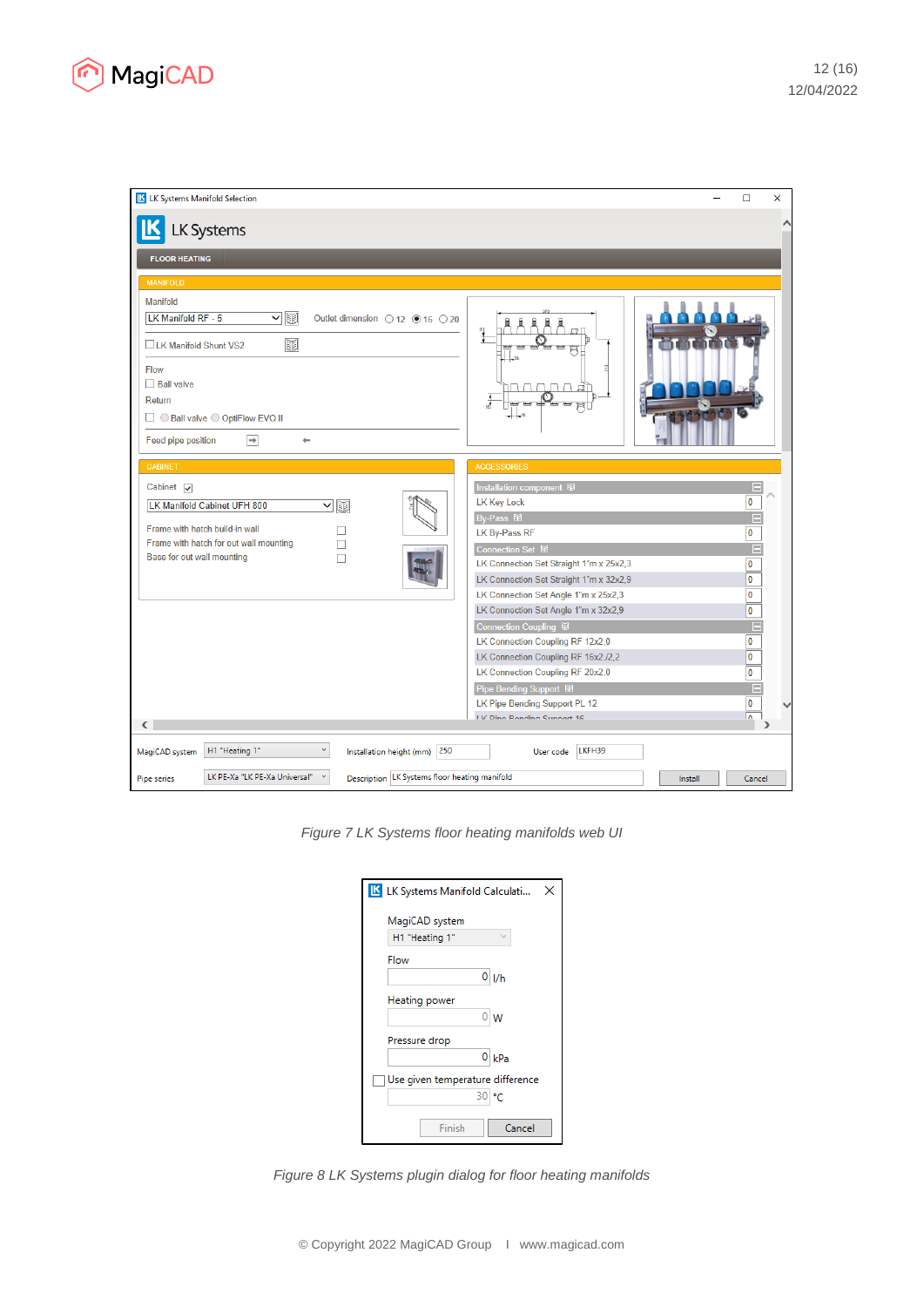



*Figure 9 LK Systems RF - 10 and RF - 10 shunt manifolds and cabinets in AutoCAD / MagiCAD*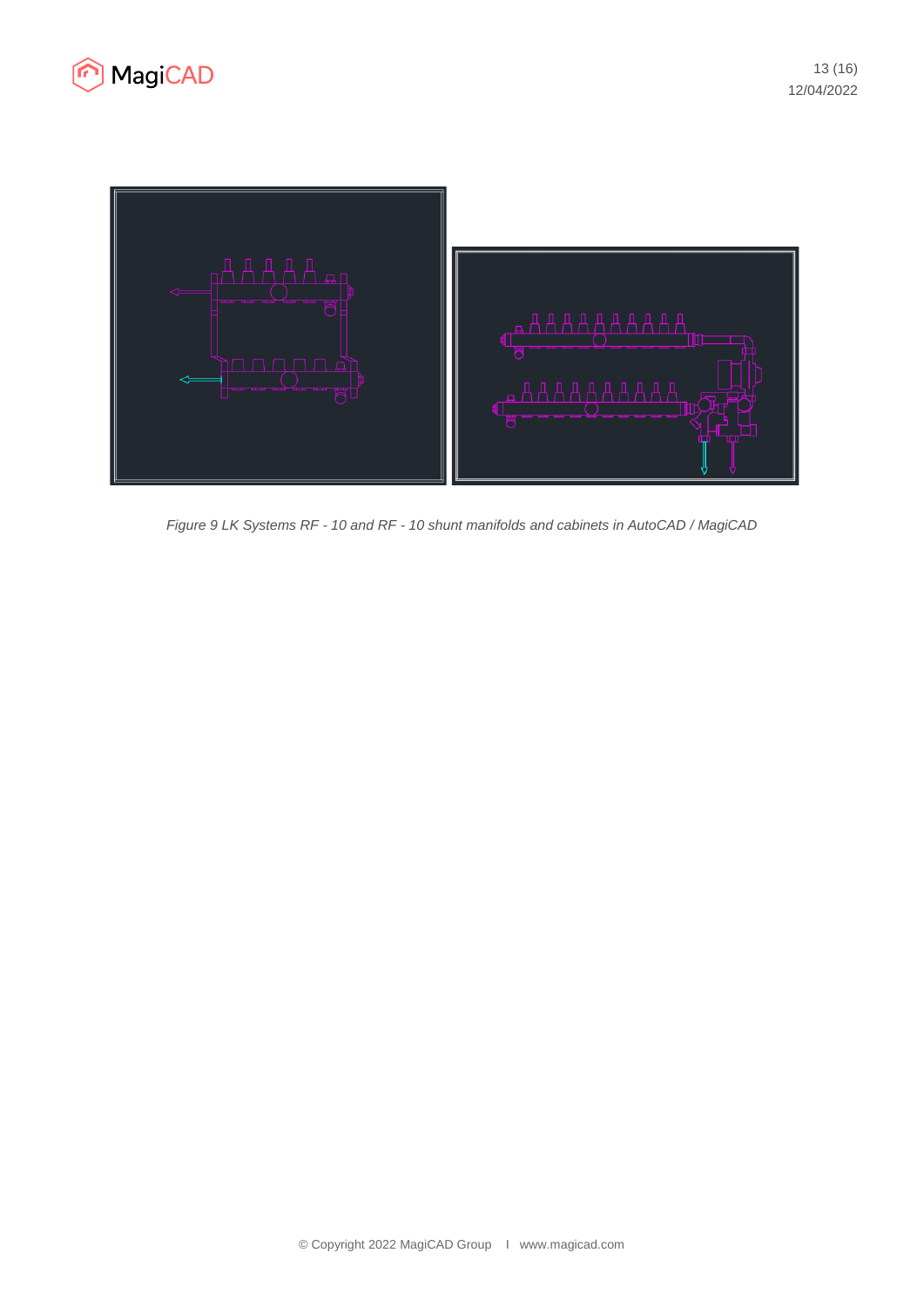

# 2.4 FH Calculation data



Click the FH calculation data button on AutoCAD LK Systems Manifolds Ribbon/Toolbar and select then floor heating manifold in drawing. Easy to check values and change those.

| <b>K</b> LK Systems Manifold Calculati<br>x |
|---------------------------------------------|
| MagiCAD system<br>H1 "Heating 1"            |
| Flow                                        |
| 11<br>I/h<br>Heating power                  |
| 367 W                                       |
| Pressure drop<br>$22$ kPa                   |
|                                             |
| Use given temperature difference<br>30 °C   |
| Finish<br>Cancel                            |

*Figure 10 LK Systems floor heating manifolds calculation data dialog*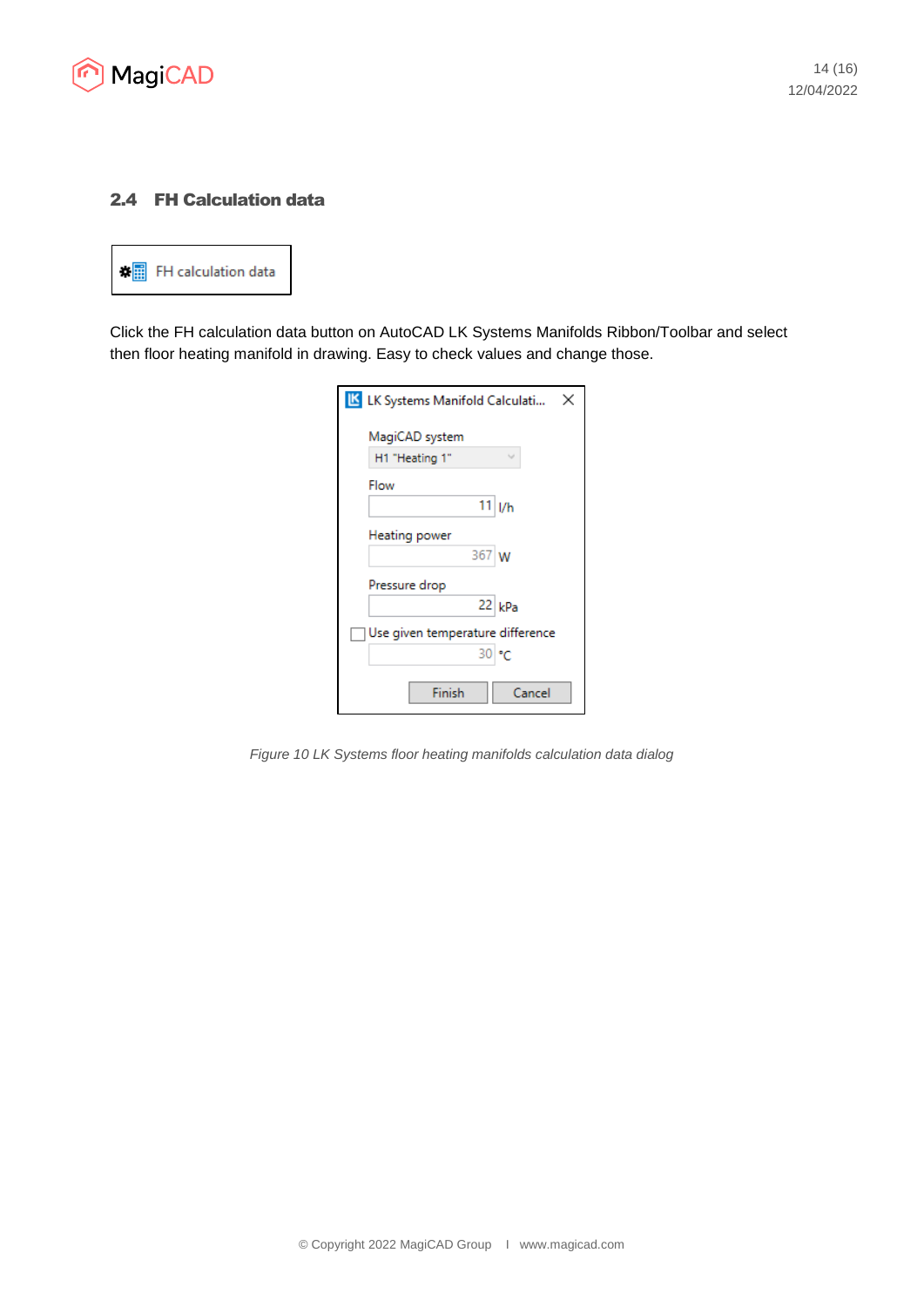

#### 2.5 Material list



Click the Material list button on AutoCAD LK Systems Manifolds Ribbon/Toolbar.

Select the manifolds to export to material list.



*Figure 11 LK Systems manifolds to be selected for list of materials*

Press Enter when all the manifolds are selected.

If LK Systems manifolds were found in selected entities, "LK Material list is copied to clipboard" message will appear. If LK Systems Manifolds ware not found in selected entities, "No LK manifolds selected" message will appear.

| LK Systems Manifold Selection 2020.6.1 X   LK Systems Manifold Selection 2020.6.1 X |                          |  |  |
|-------------------------------------------------------------------------------------|--------------------------|--|--|
| LK material list is copied to clipboard                                             | No LK manifolds selected |  |  |
|                                                                                     |                          |  |  |

*Figure 12 Material list copy dialog and Manifolds not selected dialog*